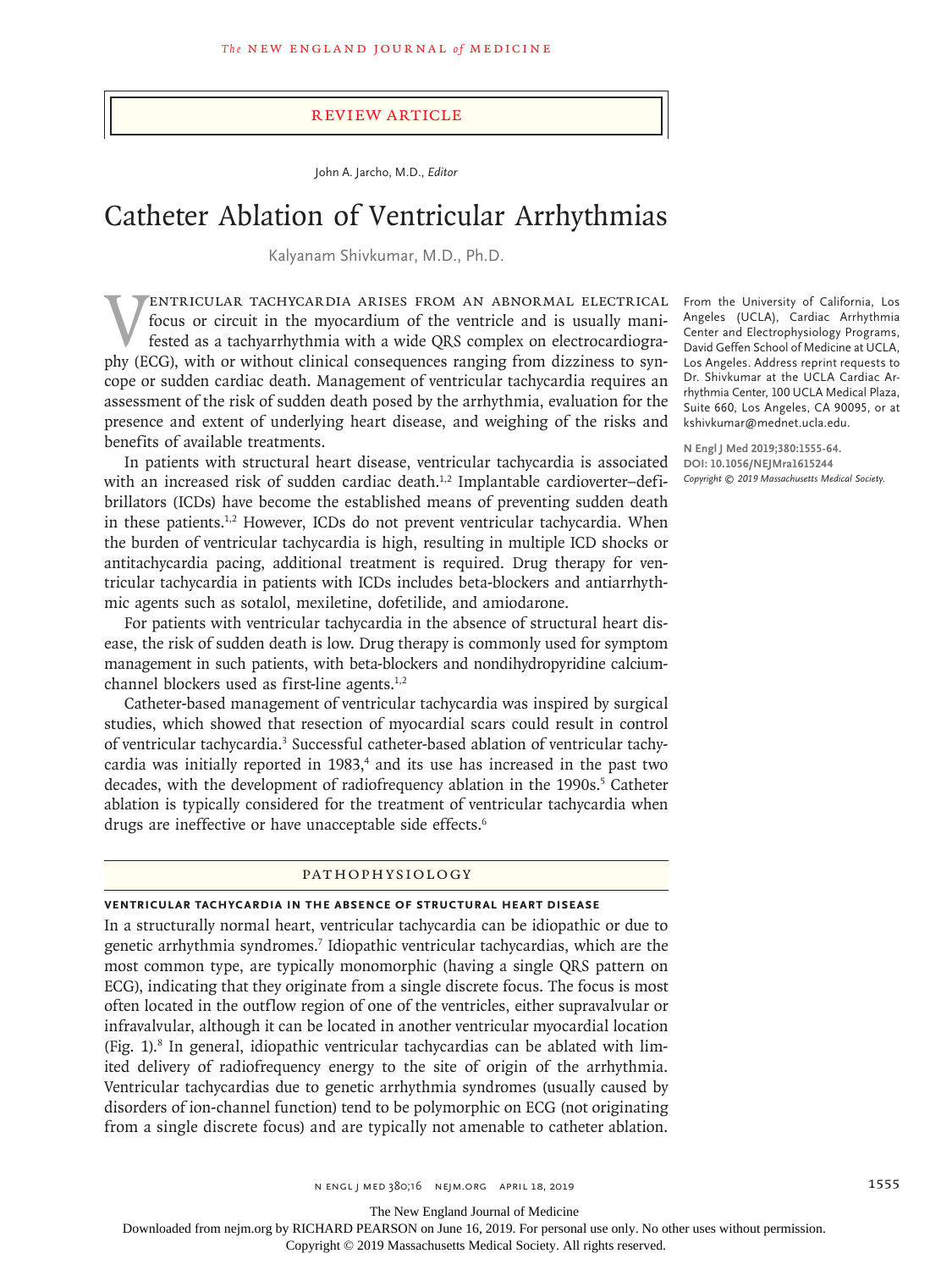

### **Figure 1. Mechanisms and Catheter Ablation of Ventricular Tachycardia (VT) in the Absence of Structural Heart Disease.**

Shown are two views of the left ventricle and common mechanisms of VT in patients who do not have structural heart disease. In bundlebranch reentrant and fascicular VT, a reentry circuit incorporating the cardiac conduction system is present (arrows show the direction of movement of the depolarization wave). In idiopathic VT, the tachyarrhythmia typically arises from a discrete myocardial focus. At this focus, abnormal impulse formation occurs either during or after the normal cardiac action potential (i.e., the abnormal impulse triggers arrhythmia). In this example, an ablation catheter is passed in a retrograde fashion through the aortic valve into the left ventricle. During the ablation procedure, electrograms are obtained with the use of the body-surface electrocardiographic (ECG) leads, as well as recordings from the ablation catheter itself. Shown are a bipolar recording from the ablation catheter (Abl bi), in which two electrodes, positioned proximally and distally on the catheter, are used to obtain a very localized signal, and a unipolar recording (Abl uni), in which the distal electrode is used to obtain a signal between the catheter tip and a remote electrode. The electrograms document one sinus beat followed by a premature ventricular complex (PVC); the catheter recordings document an abnormal electrical potential occurring 30 msec before the body-surface complex, indicating that the catheter tip is close to the focus of initiation of the PVC.

### **Ventricular Tachycardia in the Presence of Structural Heart Disease**

In the presence of structural heart disease, ventricular tachycardia is typically monomorphic and is usually due to a reentrant mechanism resulting from the formation of an abnormal electrical circuit in the myocardium. Myocardial scars from previous myocardial infarction or surgical procedures<sup>9</sup> set the stage for the discontinuous propagation of myocardial electrical impulses, which results in reentry (Fig. 2).<sup>10,11</sup> Catheter ablation has been used to target arrhythmogenic regions of these scars for the control of ventricular tachycardia. Myocardial scars can

also be seen in patients with nonischemic car $diamy$ <sub>2</sub>; the scars in such patients tend to be diffuse or patchy and can be seen in almost any location. Other structural cardiac disorders, such as sarcoidosis $13$  and arrhythmogenic right ventricular cardiomyopathy,<sup>14</sup> are associated with specific myocardial abnormalities that confer a predisposition to the development of scar-based ventricular tachycardia. Although the role of scar tissue is of fundamental importance in the development of ventricular tachycardia in patients with structural heart disease, additional pathophysiological factors, such as activation of the autonomic nervous system, stretching of the

The New England Journal of Medicine

Downloaded from nejm.org by RICHARD PEARSON on June 16, 2019. For personal use only. No other uses without permission.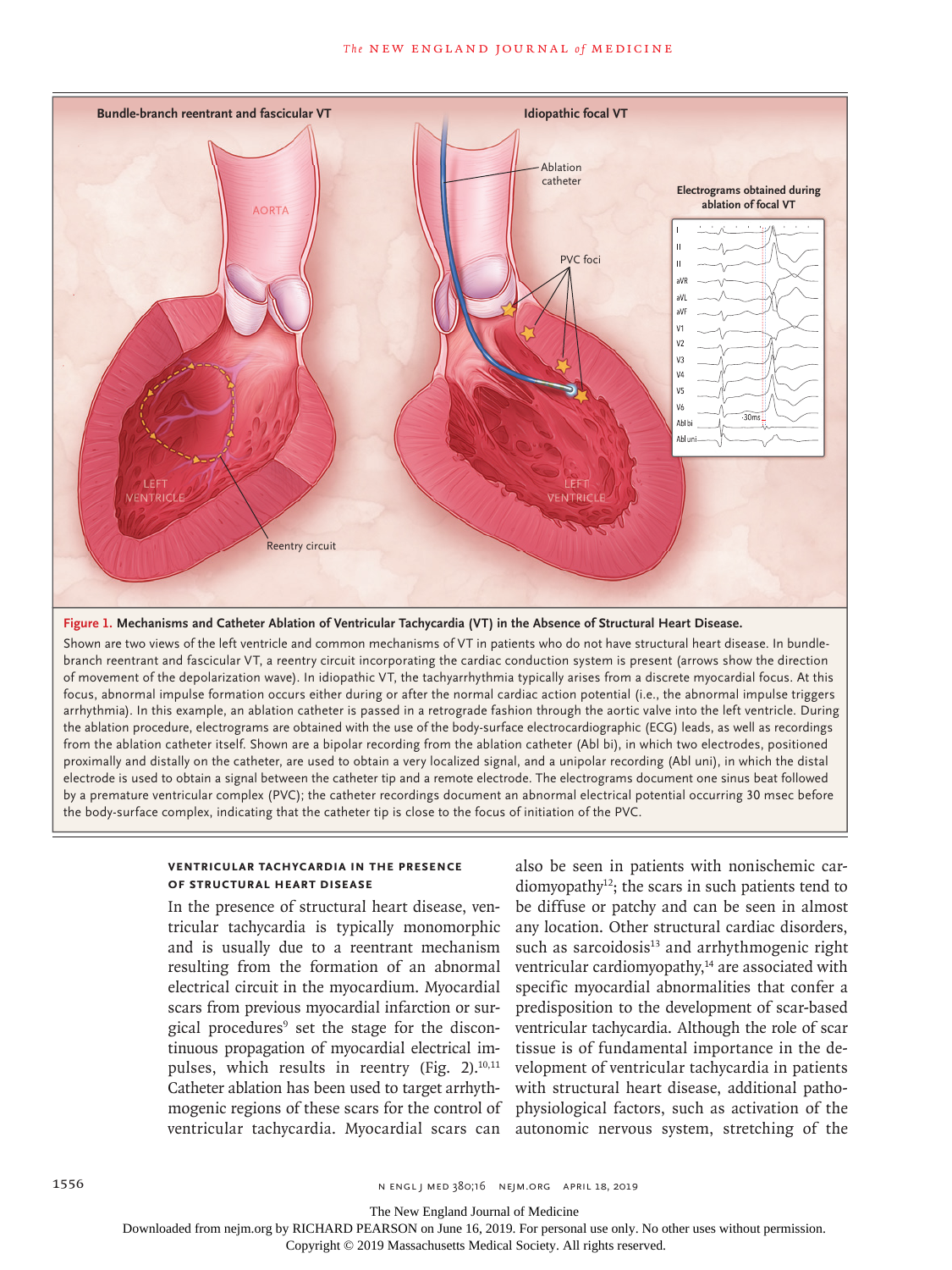### **Figure 2. Mechanisms and Catheter Ablation of VT in the Presence of Structural Heart Disease.**

A substrate voltage map (Panel A) is used to identify areas of severely diseased myocardium and VT circuit in the region of dense myocardial scar. The voltage map is an array of measurements of local myocardial voltage obtained during sinus rhythm. The voltage level ranges from high voltage (>1.5 mV, magenta; healthy myocardium) to extremely low or no voltage (<0.5 mV, red; scar tissue). Panel B shows a surface ECG recording and electrograms recorded from ablation catheters positioned in the heart. Shown are two "late potentials" detected with the ablation catheters; the potentials are late with respect to the potential arising from the rest of the myocardium (which is simultaneous with the QRS complex in the surface ECG). Late potentials represent delayed conduction of the main cardiac depolarization wave through an area of diseased myocardium; they are indicative of an electrophysiological substrate for reentrant VT. Panel C depicts scar tissue in the myocardium and the location of a VT circuit. The arrows show the path of the circuit through the myocardium, and the dashed section of the circuit indicates slow conduction through the area of scar tissue (with numbers 1 through 5 representing five locations from which electrograms were obtained). Panel D shows two beats of VT (recordings from intracardiac catheters from five locations [numbered 1 through 5] in the VT circuit and from surface ECG lead  $V_1$ ; the blue and lavender circles highlight abnormal signals recorded by the catheter). The intracardiac electrograms document a wave of depolarization occurring during diastole and sequentially passing through the electrode sites spanning the VT circuit. A repetitive pattern of sequential electrograms of this type is indicative of a reentrant circuit. Panel E shows recordings from surface ECG leads ( $V_1$  and lead II) and an ablation catheter (Abl) recording during an episode of VT. Radiofrequency (RF) current delivery through the catheter is initiated at the point marked "RF: on" and is followed by termination of VT.

cardiac chambers, molecular changes associated with hypertrophy, and heart failure, also contribute to arrhythmogenesis. $7,15$ 

### **MANAGEMENT**

### **Initial Evaluation**

The first step in the initial management of ventricular tachycardia is an assessment of hemodynamics, and if the patient's condition is unstable, synchronized cardioversion (for monomorphic ventricular tachycardia) or defibrillation (for polymorphic ventricular tachycardia or ventricular fibrillation) should be performed immediately. When possible, a 12-lead ECG of the tachycardia and recordings of the initiation and termination diac catheterization with angiography may be



of the arrhythmia should be reviewed. Reversible causes of ventricular tachycardia, such as ischemia, electrolyte abnormalities, and drug-induced proarrhythmia, need to be considered (Table 1). Echocardiography should be performed to determine whether structural heart disease is present. Magnetic resonance imaging (MRI), coronary computed tomographic (CT) angiography, or car-

n engl j med 380;16 nejm.org April 18, 2019 1557

The New England Journal of Medicine

Downloaded from nejm.org by RICHARD PEARSON on June 16, 2019. For personal use only. No other uses without permission.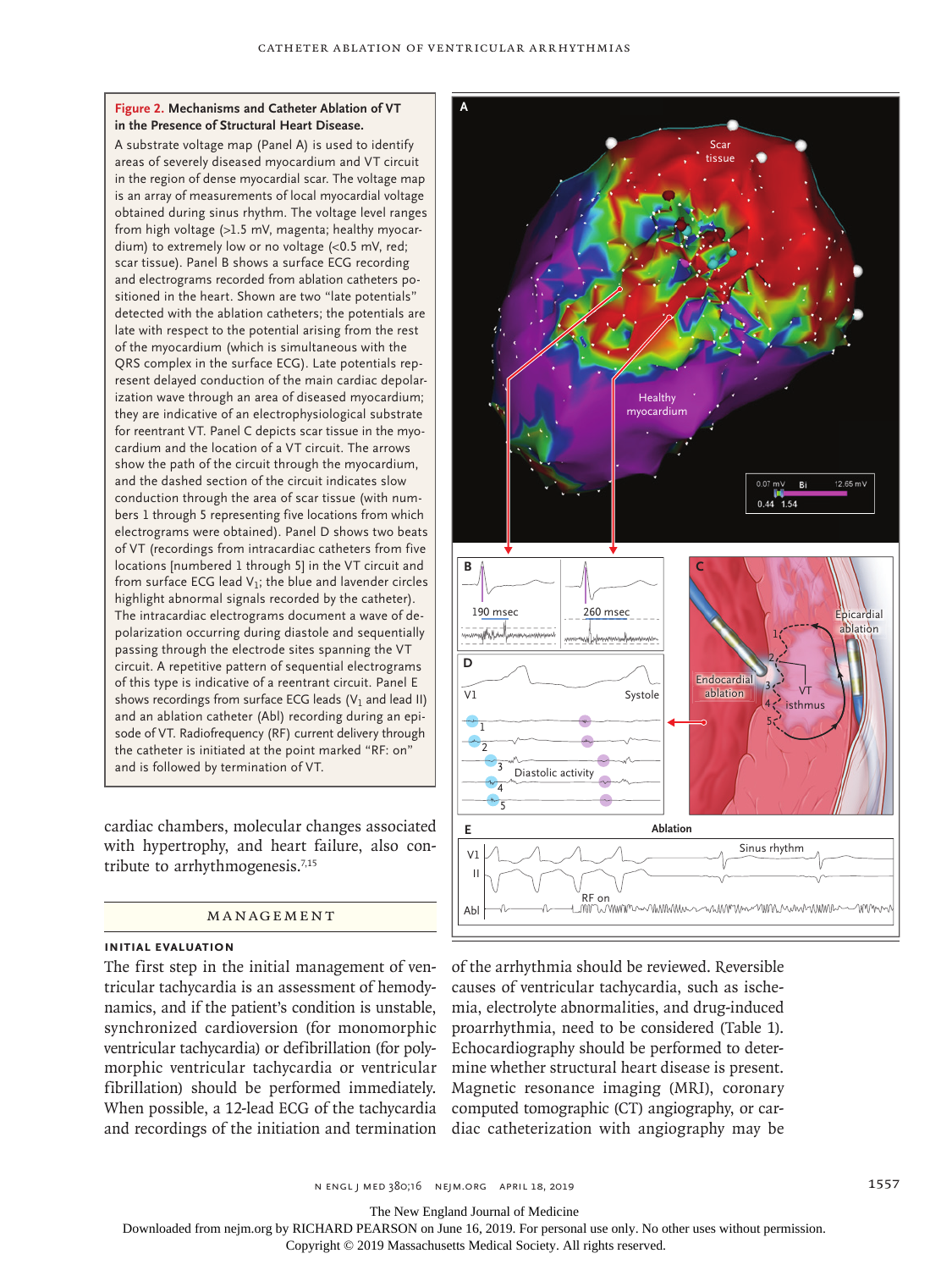| Table 1. Evaluation and Management of Ventricular Tachycardia (VT).* |  |
|----------------------------------------------------------------------|--|
|----------------------------------------------------------------------|--|

#### **Preprocedure evaluation**

Review of 12-lead ECG

Transthoracic echocardiogram

ICD interrogation and programming

Use of a Holter monitor or other event recorder (to assess PVC burden)

Management of myocardial ischemia

Management of heart failure

Imaging (MRI) to locate scars

FDG-PET to rule out inflammation (in appropriate cases)

Treatment of coexisting disorders (electrolyte abnormalities, renal failure)

#### **Management of VT storm**

Care in the ICU, beta-blockade, antiarrhythmic drug therapy (amiodarone) Intubation, deep sedation

Mechanical hemodynamic support (intraaortic balloon pump, LVAD)

Neuraxial modulation: thoracic epidural anesthesia, stellate ganglion blockade

Radiofrequency catheter ablation

\* ECG denotes electrocardiogram, FDG-PET 18F-fluorodeoxyglucose–positronemission tomography, ICD implantable cardioverter–defibrillator, ICU intensive care unit, LVAD left ventricular assist device, and PVC premature ventricular complex.

> needed for select patients. Coexisting conditions, such as cardiac ischemia and heart, respiratory, or renal failure, should be actively managed.

### **Indications for Catheter Ablation of Ventricular Tachycardia**

In patients with structural heart disease, ablation is indicated for sustained monomorphic ventricular tachycardia that recurs despite treatment with antiarrhythmic drugs or if such drugs have unacceptable side effects or are not desired. In the absence of structural heart disease, catheter ablation is indicated if monomorphic ventricular tachycardia causes symptoms or antiarrhythmic drugs are ineffective. A subset of patients in whom a high burden of monomorphic premature ventricular complexes (PVCs) results in ventricular dysfunction may benefit from catheter ablation.16 PVCs can also occur in patients with structural heart disease<sup>17</sup> and may need to be targeted to improve the efficacy of cardiac resynchronization devices.18 Very high mortality is associated with patients who have recurrent, refractory ventricular tachycardia, often termed "ventricular tachycardia storm" (three or more episodes within 24 hours), and catheter ablation of ventricular tachycardia in such patients has been shown to be effective, once the patient's condition has been decade is "force sensing" at the catheter tip,

stabilized (which may require intubation, deep sedation, and other techniques, as noted in Table 1).<sup>19</sup> Contraindications for ablation of ventricular tachycardia include a mobile left ventricular thrombus and reversible causes of ventricular tachycardia (e.g., acute ischemia and electrolyte disturbances).

### **Preprocedure Imaging**

Patients with coronary artery disease may require coronary angiography and functional testing to determine whether ischemia (a reversible cause of ventricular tachycardia) is present; if it is present, coronary revascularization should be considered before catheter ablation. MRI with gadolinium enhancement aids characterization of the myocardial tissue (substrate) before ablation. MRI is especially useful for identifying specific scar locations,<sup>20</sup> such as the interventricular septum<sup>21</sup>; scars that are deep within the myocardial wall may require specialized targeting techniques. $22,23$ In some patients (e.g., those with sarcoidosis), active myocardial inflammation may play a role in the pathogenesis of ventricular tachycardia; 18F-fluorodeoxyglucose–positron-emission tomography (FDG-PET) is useful for the assessment of ongoing inflammation.<sup>24</sup>

### PROCEDURAL ASPECTS OF CATHETER **ABLATION**

# **Sedation and Anesthesia**

Careful attention to the patient's comfort and control of the airway are crucial for safe catheter ablation of ventricular tachycardia.25 Most ablation procedures can be performed with the patient under light conscious sedation. For a subset of procedures, deep sedation and general anesthesia may be necessary; patients with heart failure may also require intraprocedural hemodynamic management.

### **Catheter Technology and Access**

Radiofrequency catheters have an electrode designed for the delivery of alternating current in the radiofrequency wavelength range (350 to 500 kHz), which results in resistive heating and permanent tissue ablation (destruction). Irrigated catheters are designed to cool the electrode with saline $26$ ; this permits greater energy transfer to the tissue, allowing larger lesion formation. Another advance in catheter technology in the past

The New England Journal of Medicine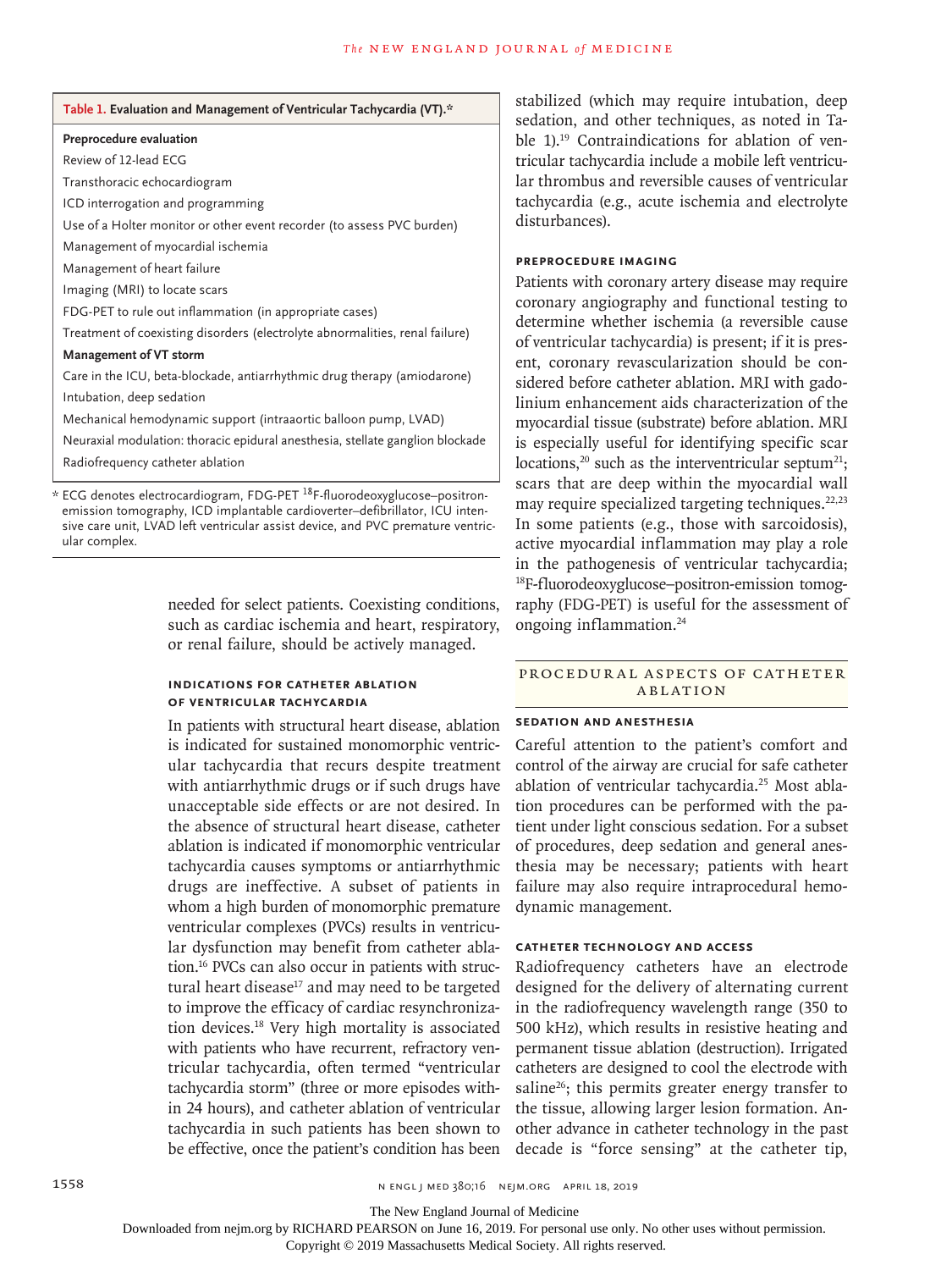

**Figure 3. Strategy for Catheter Ablation of Ventricular Arrhythmias.**

Shown are strategies for mapping and ablation of various types of VT. In most cases, mapping is performed either by studying spontaneously occurring VT or by inducing VT, which may be accomplished with the use of an implantable cardioverter–defibrillator (ICD), if the patient has one, or by programmed stimulation during an electrophysiological study (EPS). For patients with PVCs, activation or pace mapping may be performed, followed by ablation of the PVC focus. Stable VT in the absence of structural heart disease, including idiopathic VT, bundle-branch reentrant (BBR) VT, and fascicular VT, can typically be managed by activation mapping, followed by ablation of the VT focus or circuit. In patients with structural heart disease and scar who have stable VT, activation or entrainment mapping can be used; after ablation, further substrate mapping may be considered. Patients with unstable VT typically cannot be evaluated during the arrhythmia and must instead be evaluated during sinus rhythm or pacing; this is generally accomplished with substrate mapping and targeted ablation according to abnormal electrograms. In patients who have refractory VT, special techniques may be considered, including needle ablation, ethanol infusion, and intracoronary coil embolization. OHT denotes orthotopic heart transplantation, and VAD ventricular assist device.

which ensures adequate contact with tissue for and is therefore of enormous value in planning effective radiofrequency ablation.

ventricle, femoral venous access is the conventional approach. For procedures performed in the left ventricle, access may be obtained by means of either a retrograde approach through the femoral artery and across the aortic valve or a transseptal approach across the interatrial septum. The use of separate catheters for recording, pacing, and ablation may require multiple vascularaccess sites.

### **Principles of Mapping and Ablation**

A 12-lead ECG obtained during an episode of monomorphic ventricular tachycardia can indicate the likely site of origin of the arrhythmia most other types are bundle-branch reentrant

For ablation procedures performed in the right catheter ablation procedure for ventricular tachythe ablation procedure.<sup>27</sup> The initial step in any cardia is a complete electrophysiological study to identify the location and mechanism of the arrhythmia. It is also important to confirm that the arrhythmia is indeed ventricular tachycardia and not one of the rhythms that can mimic it, such as supraventricular tachycardias with aberrancy (a wide QRS complex with aberrant conduction).

> When ventricular tachycardia is confirmed, the mechanism can be defined during the electrophysiological study, and the results will guide the ablation strategy (Fig. 3). Two specific types of ventricular tachycardia that are distinct from

The New England Journal of Medicine

Downloaded from nejm.org by RICHARD PEARSON on June 16, 2019. For personal use only. No other uses without permission.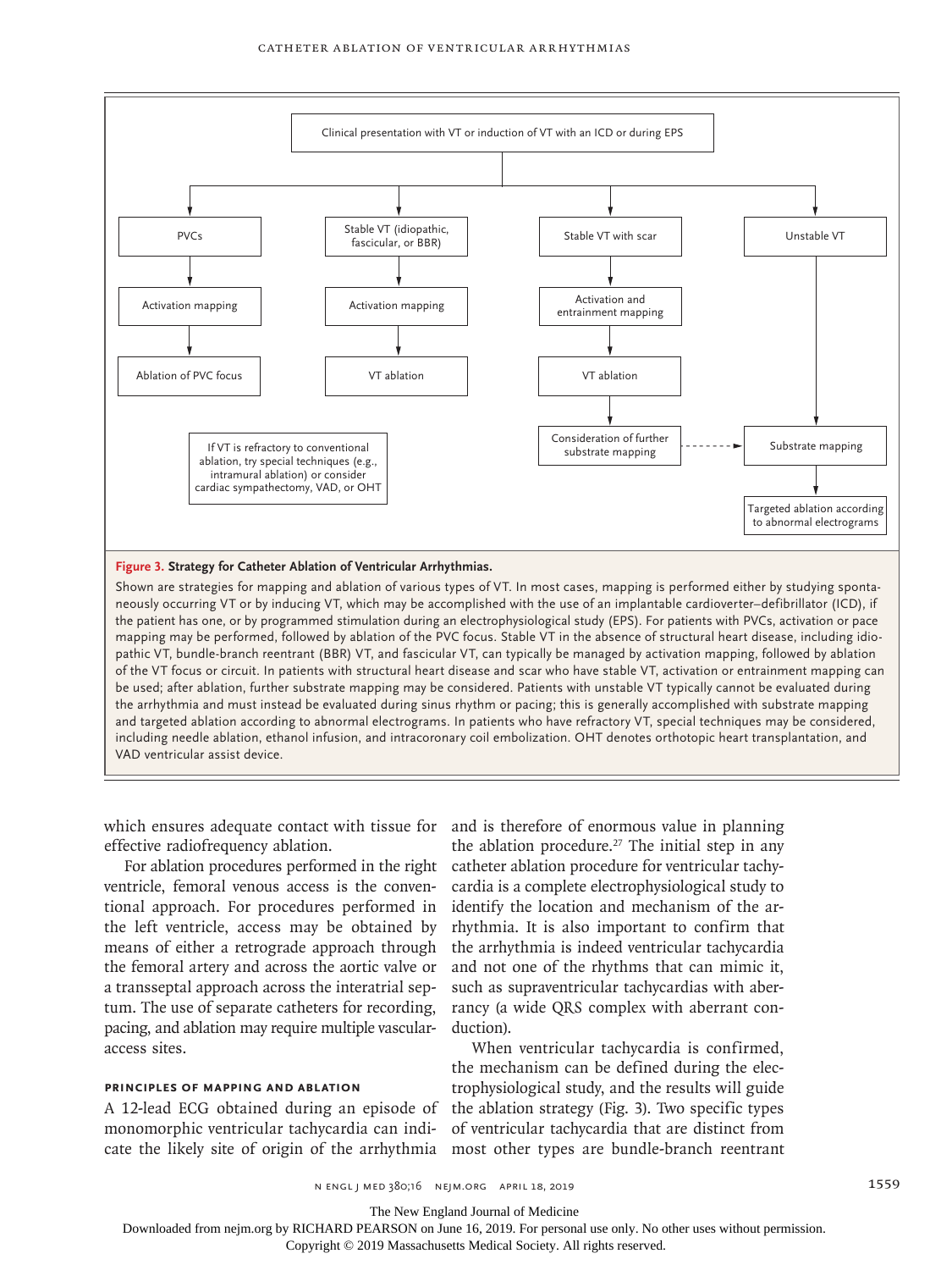ventricular tachycardia (due to a reentry circuit involving the bundle branches of the conduction system) and fascicular ventricular tachycardia (which also originates from the conduction system). Both these entities can be readily identified during the electrophysiological study and treated with focal ablation.<sup>28</sup>

The primary approach for ablation of focal ventricular tachycardia involves mapping (localizing) the site from which the ventricular tachycardia originates. In "activation mapping," the electrical signal recorded during ventricular tachycardia from a catheter positioned in the heart can be timed in relation to the earliest point of onset of the body-surface QRS complex; the earlier the recorded signal, the closer the catheter tip is to the site of origin of the ventricular tachycardia. In "pace mapping," the 12-lead ECG recorded during pacing at a specific site can be compared with the 12-lead ECG recorded during ventricular tachycardia; when the two QRS patterns are similar, the pacing site is likely to be near the site of origin of the ventricular tachycardia. This is also the approach used in mapping PVCs. Once the focus of origin of the ventricular tachycardia has been identified, radiofrequency current can be delivered through the catheter, resulting in ablation of that focus. This approach is very effective for PVCs and idiopathic ventricular tachycardias.25 Occasionally, this type of focal ventricular tachycardia can also be encountered in patients with structural heart disease.<sup>29</sup>

Sustained ventricular tachycardia due to a reentry circuit involving a myocardial scar tends to involve a large area of the myocardium and to have a defined exit site from the scar into the rest of the myocardium, which can be mapped (if the patient is hemodynamically stable) to identify a suitable ablation site. One scar may have several exit sites, resulting in ventricular tachycardias with different ECG patterns and making ablation of multiple sites necessary. One approach to ablating reentrant ventricular tachycardia is called "entrainment mapping," which involves use of a pacing catheter to identify areas of a reentrant ventricular tachycardia circuit. The pacing rate is set slightly faster than the rate of the tachycardia, and the pacing catheter is moved from point to point until pacing "captures" the ventricular tachycardia circuit, establishing that the paced location is part of that circuit.30 Termination of ventricular tachycardia is then achieved by radiofrequency ablation of critical parts of the

ventricular tachycardia circuit (such as a narrow channel of conducting tissue) that can be characterized by this approach.<sup>30,31</sup>

Some patients tend to have clinically significant hemodynamic compromise during ventricular tachycardia, precluding the performance of activation or entrainment mapping during the arrhythmia. The use of electroanatomical images to display the location of scars<sup>32,33</sup> ("voltage" mapping or "scar" mapping) allows ablation of sites that are potential locations of ventricular tachycardia circuits and makes it possible to perform catheter ablation in patients with hemodynamically unstable ventricular tachycardia.34,35 Electroanatomical mapping uses computerized systems that provide three-dimensional display of spatial electrophysiological data on a geometric display of the heart, which is defined by moving the catheter to various regions in the ventricles. The catheter signal is used to measure the local voltage of the depolarization wave (electrogram) during sinus rhythm. Scars are identified on such displays by the presence of very-low-voltage local electrograms or lack of electrograms (Fig. 2). These maps can also be merged with MRI and CT images acquired before the procedure to improve the accuracy of the mapping.

### **Epicardial Mapping and Ablation**

With the use of a percutaneous subxiphoid approach, the pericardial space can be accessed in a closed-chest procedure performed in the cardiac electrophysiology laboratory.36 The pericardial reflections allow free catheter movement on the anterior, apical, posterior, and lateral epicardial surfaces of the ventricles for mapping and ablation. Initially, this approach was used for the management of ventricular tachycardia in patients with Chagas' heart disease<sup>37</sup>; it is now routinely used for conditions such as arrhythmogenic right ventricular cardiomyopathy and nonischemic cardiomyopathy, which tend to have epicardial circuits.38,39

In patients who have pericardial adhesions, most commonly after undergoing cardiac surgical procedures, the pericardial space can be accessed through a surgical subxiphoid window or an anterolateral thoracotomy.40 Special precautions are important to ensure safe ablation in an open-chest procedure; for example, independent lung ventilation allows the left lung to be deflated and moved away from the operative field.40

The New England Journal of Medicine

Downloaded from nejm.org by RICHARD PEARSON on June 16, 2019. For personal use only. No other uses without permission.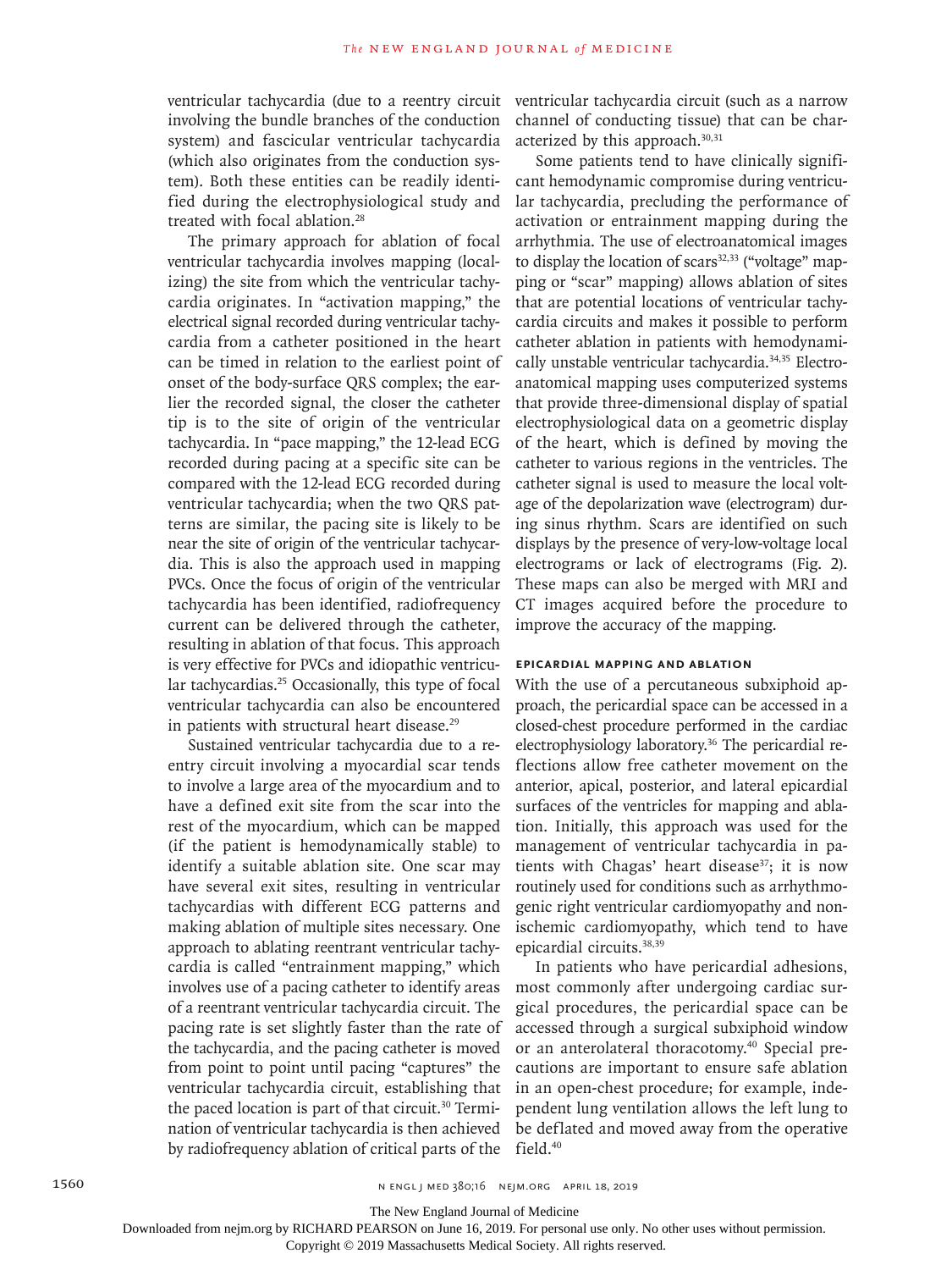# **Anticoagulant Therapy**

Manipulation of catheters inside the heart and the lesions created during ablation are potentially thrombogenic, and anticoagulant therapy is therefore routinely used for catheter ablation of ventricular tachycardia.41 During the procedure, heparin is administered by vein (a bolus of 50 to 100 U per kilogram of body weight, followed by infusion, to maintain an activated clotting time above 300 seconds). After the procedure, heparin is restarted once hemostasis has been achieved at access sites. Oral anticoagulant therapy is administered for at least 4 weeks in patients with structural heart disease (and if extensive ablation has been performed).<sup>25</sup> Use of long-term anticoagulant therapy should be guided by preexisting indications (e.g., atrial fibrillation or a previous stroke). In the absence of structural heart disease and with a right-side-only ablation, most centers use short-term aspirin therapy without anticoagulation.<sup>41</sup>

# **Ventricular Assist Devices**

Some patients with ventricular tachycardia who have extreme hemodynamic instability require the use of percutaneous ventricular assist devices during catheter ablation, which can provide hemodynamic support and facilitate mapping of unstable ventricular tachycardias.<sup>42</sup> These devices may also be useful for preprocedure stabilization and management in cases of severe left ventricular dysfunction.<sup>43</sup>

### **Catheter Ablation of Ventricular Fibrillation**

A small subset of patients with idiopathic ventricular fibrillation have PVCs that trigger the arrhythmia. These PVCs can be targeted for catheter ablation.44 Catheter ablation can also successfully target PVCs that trigger ventricular fibrillation or ventricular fibrillation storm in patients with structural heart disease (Fig. 3).<sup>45</sup>

### Clinical Outcomes

Catheter ablation for ventricular tachycardia is effective in patients with and patients without structural heart disease.25 In the absence of structural heart disease, success rates of more than 80% have been reported for both sustained ventricular tachycardia and PVCs.<sup>46,47</sup> In patients with structural heart disease and ICD shocks, the burden of ventricular tachycardia can be reduced by catheter ablation, $26$  and ablation can be lifesaving in those with ventricular tachycardia storm.19 The overall success rate with ablation is higher for patients with postinfarction ischemic cardiomyopathy (56 to 77%) than for patients with nonischemic cardiomyopathy (38 to 67%).<sup>46,47</sup>

Recurrent ventricular tachycardia after ablation in patients with structural heart disease is associated with a decreased chance of survival.<sup>46,47</sup> Analysis of a retrospective database involving 2061 patients treated at specialized centers for catheter ablation of ventricular tachycardia showed that freedom from recurrence at 1 year was 70% (72% for patients with ischemic cardiomyopathy and 68% for those with nonischemic cardiomyopathy).47 Transplantation-free survival at 1 year was 90% among patients without a recurrence of ventricular tachycardia and 71% among patients with a recurrence.

Clinical trials of treatment for ventricular tachycardia have special challenges, since catheter ablation is the only option for many patients, and referral for ablation often occurs relatively late in the natural history of the disease, making randomization ethically problematic.47 Several carefully designed randomized trials have shown the superiority of catheter ablation to medical therapy in controlling recurrences of ventricular tachycardia, including the Ventricular Tachycardia Ablation versus Escalated Antiarrhythmic Drug Therapy in Ischemic Heart Disease (VANISH) trial,<sup>48</sup> the Substrate Mapping and Ablation in Sinus Rhythm to Halt Ventricular Tachycardia (SMASH-VT) trial,<sup>49</sup> and the Ventricular Tachycardia Ablation in Coronary Heart Disease (VTACH) trial (Table 2).<sup>50</sup> However, there is a need for randomized trials with sufficient power to assess a mortality end point for catheter ablation of ventricular tachycardia.51,52

### **Complications**

Complications of ventricular tachycardia ablation include access-site vascular injury, cardiac perforation with or without tamponade, procedurerelated thromboembolism (which can be symptomatic or asymptomatic), and even death. In a Nationwide Inpatient Sample (NIS) study involving 4653 patients undergoing postinfarction ablation of ventricular tachycardia, 6.9% of the patients had vascular complications, 4.2% had cardiac complications, 0.5% had neurologic complications, and 1.6% died in the hospital.<sup>53</sup> In a large, single-center series, 4% of patients with

n engl j med 380;16 nejm.org April 18, 2019 1561

The New England Journal of Medicine

Downloaded from nejm.org by RICHARD PEARSON on June 16, 2019. For personal use only. No other uses without permission.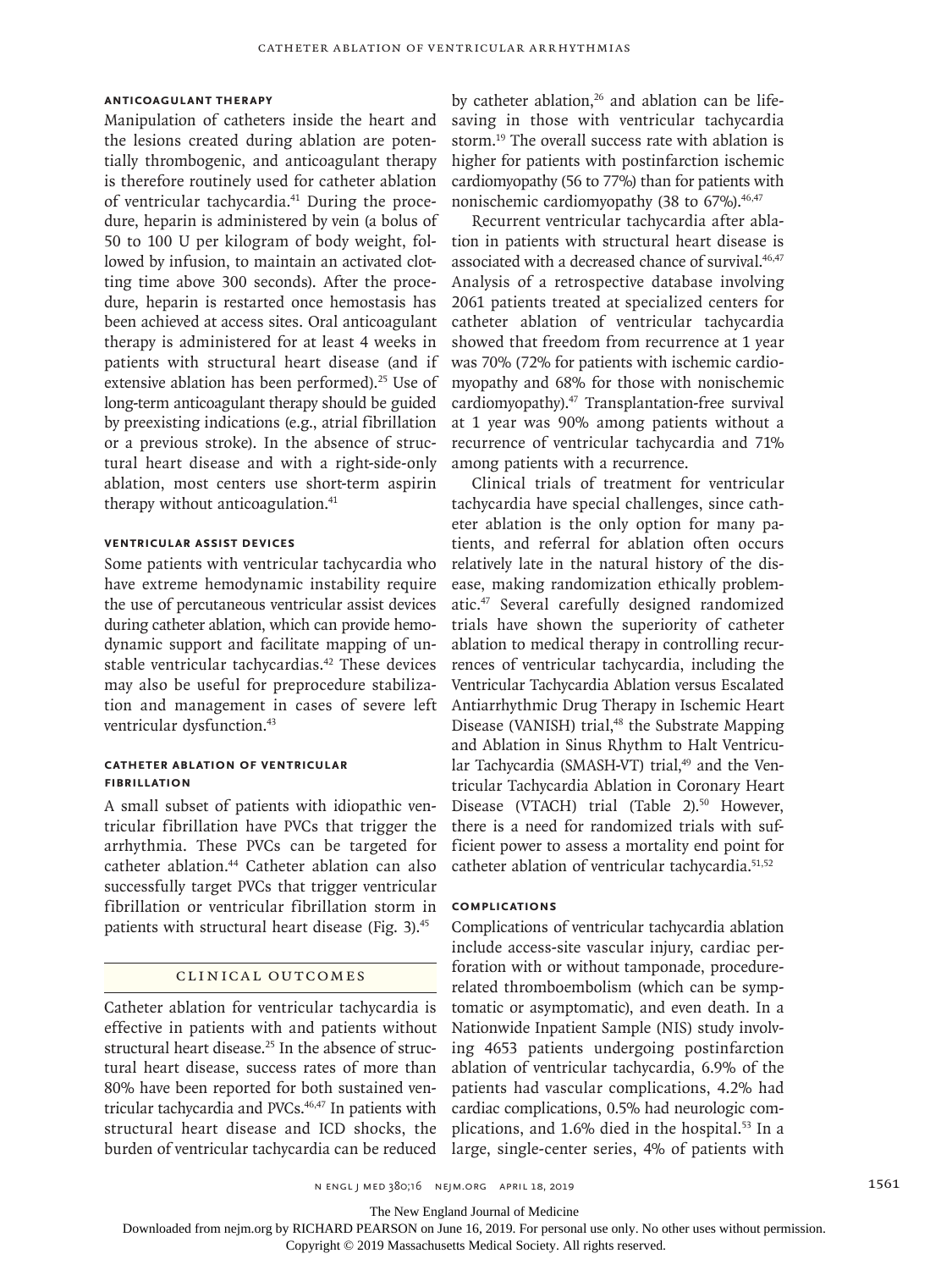| Table 2. Selected Clinical Trials of VT Ablation.*<br>SMASH VT, <sup>49</sup> 2007<br><b>VANISH, 48 2016</b><br><b>VTACH, 50 2010</b><br>Trial | Design<br>RCT<br>RCT<br>RCT | tion of antiarrhythmic-drug therapy for<br>Patients with ICM (VT ablation vs. escala-<br>Patients with ICM (ICD plus VT ablation<br>Patients with ICM (ICD plus VT ablation<br>Study Population (Comparison)<br>vs. ICD alone for stable VT)<br>drug-refractory VT)<br>vs. ICD alone) | Patients<br>No. of<br>128<br>259<br>107 | Follow-up?<br>Months of<br>$27.9 \pm 17.1$<br>$22.5 + 5.5$<br>$22.5+9.0$ | Ablation superior (median time to recurrence of VT or VF, 18.6 mo<br>storm, or appropriate ICD shock, 59.1% in ablation group vs.<br>Ablation superior (primary composite end point of death, VT<br>Ablation superior (incidence of ICD therapy, 12% in ablation<br>in ablation group vs. 5.9 mo in control group)<br>group vs. 33% in control group at 2 yr)<br>Outcome<br>68.5% in control group) |
|------------------------------------------------------------------------------------------------------------------------------------------------|-----------------------------|---------------------------------------------------------------------------------------------------------------------------------------------------------------------------------------------------------------------------------------------------------------------------------------|-----------------------------------------|--------------------------------------------------------------------------|-----------------------------------------------------------------------------------------------------------------------------------------------------------------------------------------------------------------------------------------------------------------------------------------------------------------------------------------------------------------------------------------------------|
| Multicenter Thermocool VT<br>Ablation Trial, <sup>26</sup> 2008                                                                                | Observational               | Patients with ICM                                                                                                                                                                                                                                                                     | 231                                     | $\overline{C}$                                                           | Catheter ablation of VT is a reasonable option for clinical manage-<br>ment (freedom from recurrent VT, 53% at 6 mo)                                                                                                                                                                                                                                                                                |
| IVTCC, 47 2015                                                                                                                                 | <b>Retrospective</b>        | Patients with ICM or NICM                                                                                                                                                                                                                                                             | 2061                                    | $\overline{2}$                                                           | survival, 90% for patients without recurrence vs. 71% for those<br>Freedom from VT recurrence, 70% at 1 yr; transplantation-free<br>with recurrence                                                                                                                                                                                                                                                 |
|                                                                                                                                                |                             |                                                                                                                                                                                                                                                                                       |                                         |                                                                          | * ICD denotes implantable cardioverter-defibrillator, ICM ischemic cardiomyopathy, IVTCC International VT Ablation Center Collaborative Group, NICM nonischemic cardiomyopathy,                                                                                                                                                                                                                     |

RCT randomized, controlled trial, SMASH-VT Substrate Mapping and Ablation in Sinus Rhythm to Halt Ventricular Tachycardia, VANISH Ventricular Tachycardia Ablation versus RCT randomized, controlled trial, SMASH-VT Substrate Mapping and Ablation in Sinus Rhythm to Halt Ventricular Tachycardia, VANISH Ventricular Tachycardia Ablation versus Escalated Antiarrhythmic Drug Therapy, VF ventricular fibrillation, and VTACH Ventricular Tachycardia Ablation in Coronary Heart Disease.<br>Plus-minus values are means ±SD. Escalated Antiarrhythmic Drug Therapy, VF ventricular fibrillation, and VTACH Ventricular Tachycardia Ablation in Coronary Heart Disease. Plus–minus values are means ±SD. † idiopathic ventricular tachycardia had complications, as did up to 6% of patients with structural heart disease.54

Some complications are specifically associated with percutaneous epicardial access, such as phrenic nerve damage, coronary-artery injury, liver laceration or hematoma, and right ventricular damage.55 Coronary injury can be avoided by careful imaging of the coronary arteries during the procedure. Catheter-based techniques, such as balloon interposition to separate the phrenic nerve from the heart during catheter ablation, can be used to avoid nerve injury.<sup>36</sup>

Progressive pump failure and a low-output state can occur in patients with advanced heart failure who are undergoing ablation procedures for ventricular tachycardia. These procedures can be prolonged in patients with large scars, and an average duration of more than 5 hours has been reported in clinical trials.<sup>26</sup> The long duration of the procedures can have an adverse effect on outcomes and mortality.56

# **Management of Intractable Ventricular Tachycardia**

Ventricular tachycardia that cannot be effectively controlled with catheter ablation poses a special clinical challenge. In patients with ventricular tachycardias originating in deep intramural locations, specialized approaches for intramural ablation, such as needle ablation and coil embolization, can be used.<sup>22,23</sup> "Bipolar" ablation of ventricular tachycardia (in which two catheters are positioned on opposite sides of the ventricular wall) has also been successfully used for ventricular tachycardia originating in deep locations.57 Since the autonomic nervous system powerfully regulates myocardial electrical propagation, neuromodulation approaches (e.g., thoracic epidural anesthesia and bilateral stellate ganglionectomy) have been used to manage ventricular tachycardia when radiofrequency ablation was unsuccessful.<sup>58,59</sup> In extreme cases, implantation of a ventricular assist device or heart transplantation may be considered. Biologic approaches such as the use of enzymes to homogenize ventricular scars by interrupting abnormal paths of electrical propagation within the scar,<sup>60</sup> gene therapy to target connexins that modulate impulse propagation in the heart,<sup>61</sup> and stereotactic radiation therapy<sup>62</sup> are examples of new therapies that are being experimentally evalu-

The New England Journal of Medicine

Downloaded from nejm.org by RICHARD PEARSON on June 16, 2019. For personal use only. No other uses without permission.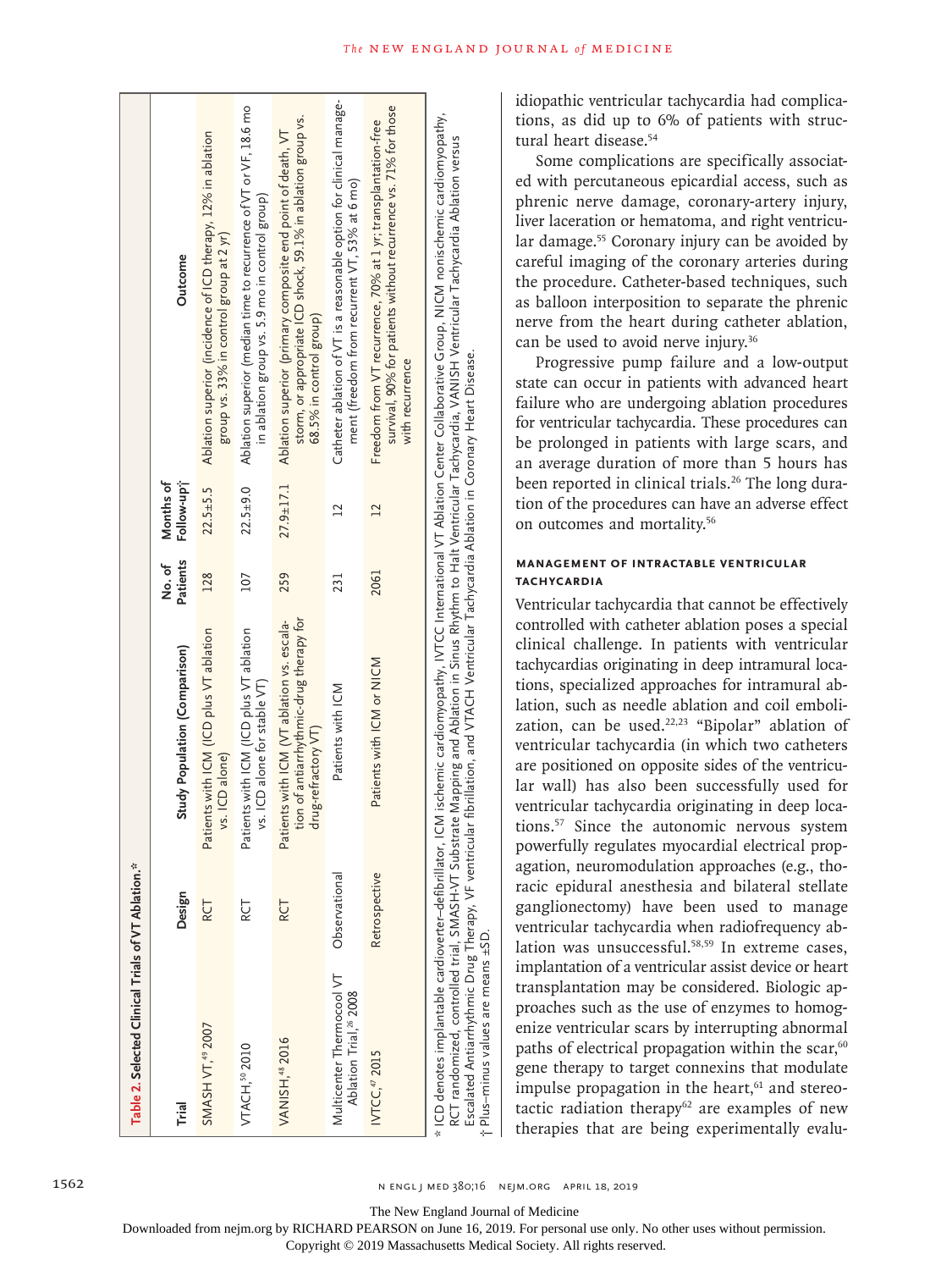circuits.

### Conclusions

Catheter ablation has become well established in the clinical management of ventricular tachycardia over the past two decades. Ablation has a high rate of success for patients with PVCs and those with idiopathic ventricular tachycardia. Among patients with structural heart disease, success rates are not as high, although technological advancements have resulted in improved outcomes. If ventricular tachycardia is not successfully controlled with catheter ablation or if it recurs despite ablation, the chance of survival is

ated for modulation of ventricular tachycardia decreased. New approaches are being developed to try to increase the proportion of patients who can be successfully treated.

> Dr. Shivkumar reports receiving grant support from Abbott Medical and holding the following patents, for which he does not receive income: pending U.S. patent number 9,603,674 on a method to protect the esophagus and other mediastinal structures during cardiac and thoracic interventions, issued U.S. patent number 7,871,408 on methods and systems for gated or pulsed application of ablative energy in the treatment of cardiac disorders, pending U.S. patent number 14/581,388 on a transseptal access device and methods, and pending U.S. patent number 14/706,312 on a system and method for modulation of cardiac tissue. No other potential conflict of interest relevant to this article was reported.

> Disclosure forms provided by the author are available with the full text of this article at NEJM.org.

> I thank the faculty, staff, and trainees at the UCLA Cardiac Arrhythmia Center and the UCLA Department of Medicine for their support and thoughtful comments.

#### **References**

**1.** Bayés de Luna A, Coumel P, Leclercq JF. Ambulatory sudden cardiac death: mechanisms of production of fatal arrhythmia on the basis of data from 157 cases. Am Heart J 1989;117:151-9.

**2.** Al-Khatib SM, Stevenson WG, Ackerman MJ, et al. 2017 AHA/ACC/HRS guideline for management of patients with ventricular arrhythmias and the prevention of sudden cardiac death: a report of the American College of Cardiology/American Heart Association Task Force on Clinical Practice Guidelines and the Heart Rhythm Society. J Am Coll Cardiol 2018; 72(14):e91-e220.

**3.** Miller JM, Marchlinski FE, Harken AH, Hargrove WC, Josephson ME. Subendocardial resection for sustained ventricular tachycardia in the early period after acute myocardial infarction. Am J Cardiol 1985; 55:980-4.

**4.** Hartzler GO. Electrode catheter ablation of refractory focal ventricular tachycardia. J Am Coll Cardiol 1983;2:1107-13. **5.** Morady F. Radio-frequency ablation as treatment for cardiac arrhythmias. N Engl J Med 1999;340:534-44.

**6.** Pedersen CT, Kay GN, Kalman J, et al. EHRA/HRS/APHRS expert consensus on ventricular arrhythmias. Heart Rhythm 2014;11(10):e166-e196.

**7.** Stevenson WG. Current treatment of ventricular arrhythmias: state of the art. Heart Rhythm 2013;10:1919-26.

**8.** Roberts-Thomson KC, Lau DH, Sanders P. The diagnosis and management of ventricular arrhythmias. Nat Rev Cardiol 2011;8:311-21.

**9.** Rutherford SL, Trew ML, Sands GB, LeGrice IJ, Smaill BH. High-resolution 3-dimensional reconstruction of the infarct border zone: impact of structural remodeling on electrical activation. Circ Res 2012;111:301-11.

**10.** de Bakker JM, van Capelle FJ, Janse MJ, et al. Slow conduction in the infarcted human heart: 'zigzag' course of activation. Circulation 1993;88:915-26.

**11.** de Bakker JM, van Capelle FJ, Janse MJ, et al. Macroreentry in the infarcted human heart: the mechanism of ventricular tachycardias with a "focal" activation pattern. J Am Coll Cardiol 1991;18:1005- 14.

**12.** Nakahara S, Tung R, Ramirez RJ, et al. Characterization of the arrhythmogenic substrate in ischemic and nonischemic cardiomyopathy: implications for catheter ablation of hemodynamically unstable ventricular tachycardia. J Am Coll Cardiol 2010;55:2355-65.

**13.** Koplan BA, Soejima K, Baughman K, Epstein LM, Stevenson WG. Refractory ventricular tachycardia secondary to cardiac sarcoid: electrophysiologic characteristics, mapping, and ablation. Heart Rhythm 2006;3:924-9.

**14.** Santangeli P, Zado ES, Supple GE, et al. Long-term outcome with catheter ablation of ventricular tachycardia in patients with arrhythmogenic right ventricular cardiomyopathy. Circ Arrhythm Electrophysiol 2015;8:1413-21.

**15.** Vaseghi M, Shivkumar K. The role of the autonomic nervous system in sudden cardiac death. Prog Cardiovasc Dis 2008; 50:404-19.

**16.** Bogun F, Crawford T, Reich S, et al. Radiofrequency ablation of frequent, idiopathic premature ventricular complexes: comparison with a control group without intervention. Heart Rhythm 2007;4:863-7. **17.** Latchamsetty R, Bogun F. Premature ventricular complex ablation in structural heart disease. Card Electrophysiol Clin 2017;9:133-40.

**18.** Lakkireddy D, Di Biase L, Ryschon K, et al. Radiofrequency ablation of premature ventricular ectopy improves the efficacy of cardiac resynchronization therapy in nonresponders. J Am Coll Cardiol 2012; 60:1531-9.

**19.** Carbucicchio C, Santamaria M, Trevisi N, et al. Catheter ablation for the treatment of electrical storm in patients with implantable cardioverter-defibrillators: short- and long-term outcomes in a prospective single-center study. Circulation 2008;117:462-9.

**20.** Bogun FM, Desjardins B, Good E, et al. Delayed-enhanced magnetic resonance imaging in nonischemic cardiomyopathy: utility for identifying the ventricular arrhythmia substrate. J Am Coll Cardiol 2009;53:1138-45.

**21.** Haqqani HM, Tschabrunn CM, Tzou WS, et al. Isolated septal substrate for ventricular tachycardia in nonischemic dilated cardiomyopathy: incidence, characterization, and implications. Heart Rhythm 2011;8:1169-76.

**22.** Sapp JL, Beeckler C, Pike R, et al. Initial human feasibility of infusion needle catheter ablation for refractory ventricular tachycardia. Circulation 2013;128:2289-95. **23.** Tholakanahalli VN, Bertog S, Roukoz H, Shivkumar K. Catheter ablation of ventricular tachycardia using intracoronary wire mapping and coil embolization: description of a new technique. Heart Rhythm 2013;10:292-6.

**24.** Tung R, Bauer B, Schelbert H, et al. Incidence of abnormal positron emission tomography in patients with unexplained cardiomyopathy and ventricular arrhythmias: the potential role of occult inflammation in arrhythmogenesis. Heart Rhythm 2015;12:2488-98.

**25.** Aliot EM, Stevenson WG, Almendral-Garrote JM, et al. EHRA/HRS expert consensus on catheter ablation of ventricular arrhythmias: developed in a partnership

n engl j med 380;16 nejm.org April 18, 2019 1563

The New England Journal of Medicine

Downloaded from nejm.org by RICHARD PEARSON on June 16, 2019. For personal use only. No other uses without permission.